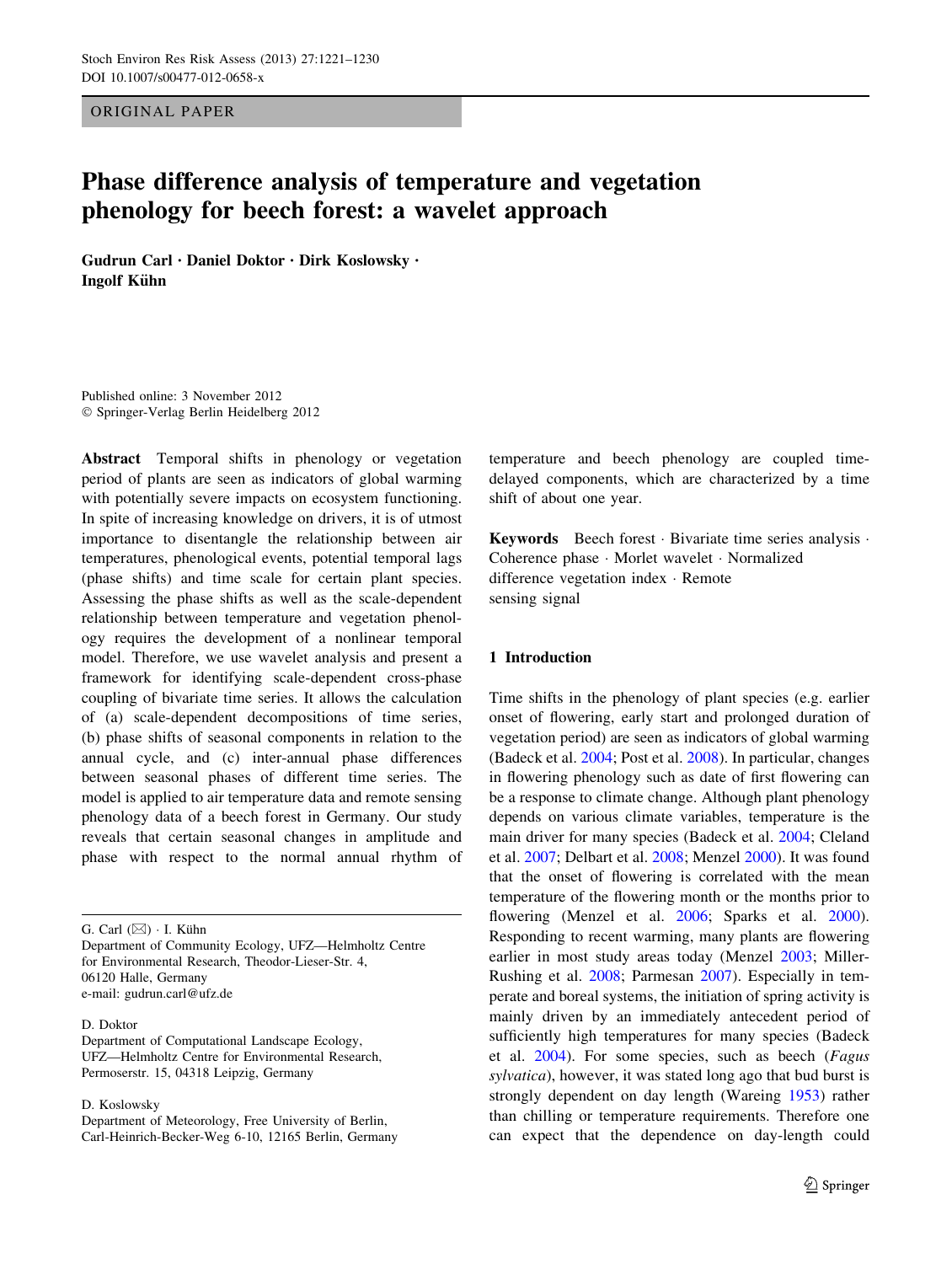counteract physiological responses to altered climatic regimes.

In spite of such increasing knowledge, it is crucial to take into account that phenological events depend on plant species and scale. Temporal shifts in phenology can be the result of shifts in the temperature regime. However, it may occur for different species on different temporal scales. Moreover, vegetation phenology may not be exclusively driven by immediately antecedent temperatures. Modeling the impact of climatic parameters such as temperature on the phenology of certain species across different seasons and temporal scales is therefore a prerequisite for understanding the species–climate relationship. It is of utmost importance to disentangle the relationship between air temperature, phenological events, and scale for certain plant species.

Various studies analyzed the effects of temperature on the phenological timing of plants. For an overview, see Lu et al. [\(2006](#page-9-0)). In general, the authors analyzed phenological ground observations in relation to mean monthly air temperatures or mean temperatures of a period of several months. For example, Chmielewski and Rötzer ([2001\)](#page-9-0) calculated linear regressions concerning the influence of air temperature. In particular, the annual lengths of growing season are regressed on the mean annual air temperatures. Lu et al. [\(2006](#page-9-0)) demonstrated the need for a better understanding, refined the method and used average temperatures over different periods to calculate the correlation of temperature with flowering dates. Hudson ([2010\)](#page-9-0) explored recent and newly developed analytic and statistical methods in vegetation phenology.

In the presence of strong scale-dependence, a linear approach will not be able to extract information on when coupling between environmental factors such as temperature and species phenology occurs. Instead, scale-dependent analyses of coupling between two time series would be needed for a systematic investigation of periods when temperature has a potential influence on plant growing. Wavelet analysis has been proved to be a suitable mean to quantify temporal structure as a function of both time and scale (Percival and Walden [2000](#page-9-0)). Many of the concepts for wavelet analysis apply to time series analysis. Because wavelet analysis does not assume stationarity of the process creating the data, it is a more general approach than common analysis techniques such as Fourier analysis. Wavelet transform is a powerful method to reveal and identify time periods of the frequency-dependent variations in a time series (Yang et al. [2010\)](#page-9-0). The technique has proved especially valuable, e.g., in hydrological applications such as tidal analysis and analysis of high/low water levels at rivers (Zhang et al. [2010](#page-9-0)). Therefore, an analysis based on wavelets should also be a suitable method to solve the problems posed above.

However, wavelet analysis is an apparently little-known method in the field of phenology (Hudson [2010](#page-9-0)). Using satellite data for vegetation phenology in combination with different wavelet techniques, the authors pursue different strategies. White et al. [\(2003](#page-9-0)) firstly determined start and end of a growing season at different sites. Afterwards, they used wavelet variance analysis to analyze spatial patterns and dominant scales of such growing season lengths. In a different way, the same topic is addressed by Yang et al. [\(2012](#page-9-0)). Using scale-dependent wavelet decomposition, they firstly extracted several important features characterizing vegetation dynamics. Thereafter they discussed spatial patterns and correlations between these key features and climatic factors. In a third manner, Hudson et al. [\(2011](#page-9-0)) applied wavelet transforms in phenological research. To improve the understanding of flowering–climate relationship, they evaluated wavelet cross-correlations of bivariate time series. This was achievable because, for eucalypt species, the authors were able to utilize phenological records that, although originating from traditional land based phenology, are characterized by relatively high information content. However, they used discrete wavelet transforms, which are limited to a discrete set of scales.

In a similar way, the focus in our study will be on bivariate time series analysis and detecting couplings between two series. A good introduction to wavelet methods for time series analysis was given by Percival et al. [\(2004](#page-9-0)). Calculations of wavelet power spectra characterized by an arbitrary fine set of scales can be carried out by continuous non-orthogonal wavelet transforms (Torrence and Compo [1998\)](#page-9-0). Cross-wavelet spectra have been used to identify both frequency bands and time intervals within which two different time series are covarying. For complexvalued wavelet functions, it is additionally possible to calculate phases. Therefore, such wavelets are particularly suitable for capturing oscillatory behavior (Torrence and Compo [1998](#page-9-0)). Phase differences between two time series can be calculated by the coherence phase. Such wavelet methods have been successfully applied in geophysics and climatology. For example, links between temperature or rainfall and North Atlantic oscillation index or El Niñosouthern oscillation index were investigated (Torrence and Webster [1999;](#page-9-0) Paluš et al. [2005\)](#page-9-0). Afterwards, phase analysis concepts based on continuous wavelet transforms were adopted and applied in the fields of medicine (Cazelles et al. [2005](#page-9-0); Grenfell et al. [2001](#page-9-0)) and ecology and population biology (Klvana et al. [2004](#page-9-0); Cazelles et al. [2008](#page-9-0)). In the papers in biology, the authors analyzed the possible association between the cycles of population abundance of some animals and environmental signals such temperature, precipitation, and the solar cycle.

The focus in our study will be on phenological data derived from satellite observations, its seasonal and interannual variability, and the bivariate relationship between phenological and temperature time series. To address the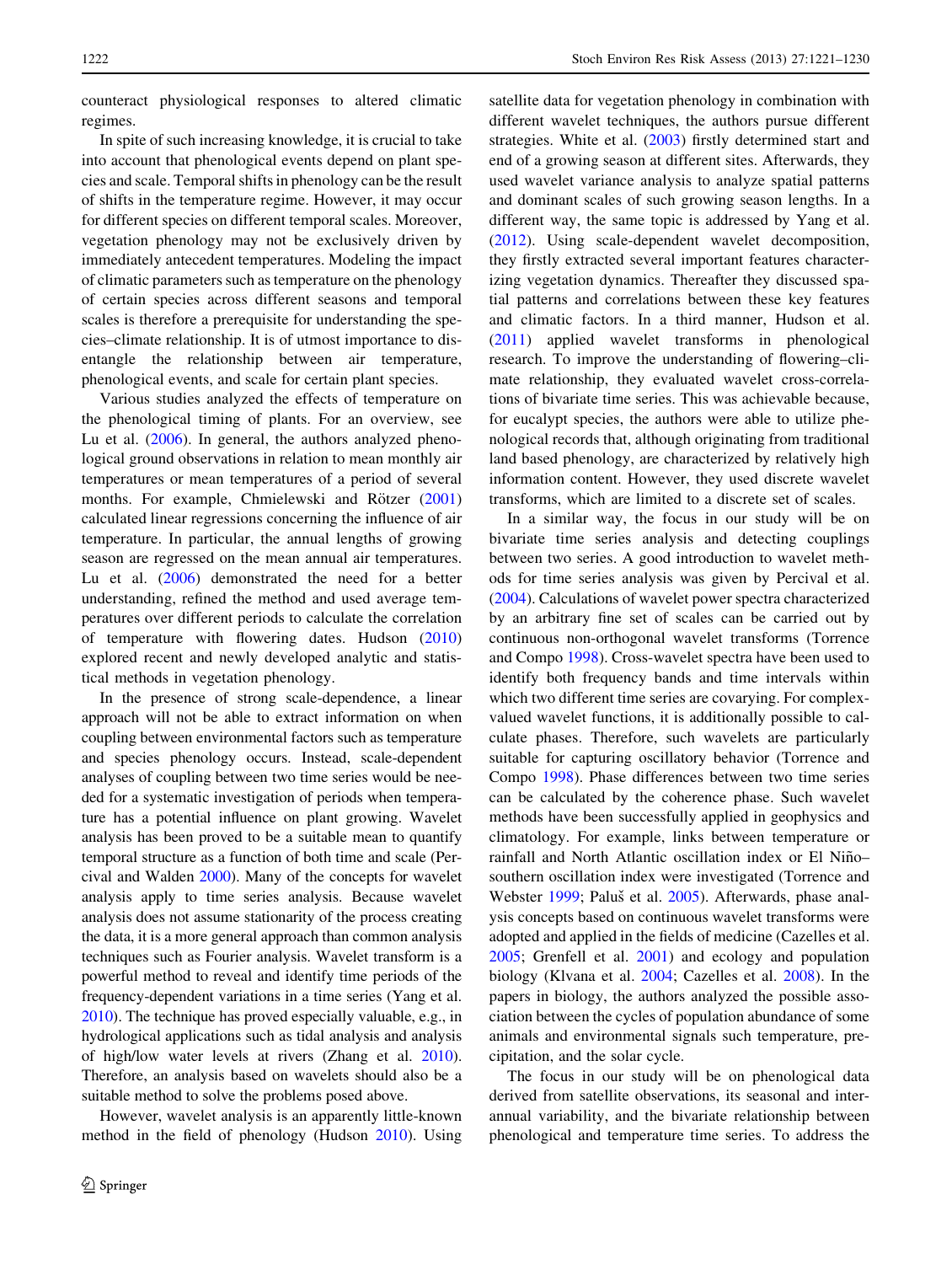<span id="page-2-0"></span>issue of periods when temperature has a potential influence on plant growing, seasonal fluctuations in relation to the normal annual rhythm must be taken into account regarding their influence on the vegetation phenology, i.e. timing and phase of plant development. Therefore, the main objective of this paper is to analyze the scale-dependent coupling of phenological and temperature data. By applying the techniques of wavelet analysis, we will be able to determine to which extent the phase shifts are dependent on scale. Furthermore, the methodology presented below allows us to detect scale-dependent inter-annual phase shifts. The model is applied to daily air temperature data and daily NDVI (normalized difference vegetation index) observations (Doktor et al. [2009\)](#page-9-0) of a beech forest in Germany.

## 2 Methods

#### 2.1 Morlet wavelets

A complex-valued wavelet for a complex continuous wavelet transform is required for our application, as it yields information on both the amplitude and the phase of time series without any restrictions on scale. There are a few different types of complex-valued wavelets. The advantage of the Morlet wavelet is that it has optimal joint time–frequency concentration with respect to the Heisenberg's uncertainty principle, i.e. it attains the minimum possible value regarding time–frequency–resolution (Aguiar-Conraria et al. [2008](#page-8-0)). Therefore, the use of Morlet wavelets is especially advantageous in case of insufficient prior knowledge of phase and frequency variations.

The Morlet wavelet including its family of scaled and translated versions is given by

$$
\Psi_{\tau,f}(t) = \pi^{-1/4} s^{-1/2} \cdot \exp[2\pi i f(t-\tau)] \cdot \exp\left[-\frac{(t-\tau)^2}{2s^2}\right]
$$

for different scale and location parameters f and  $\tau$ , respectively. These complex-valued Morlet wavelets are products of a complex exponential of frequency  $f$  and a Gaussian density function. This Gaussian is centred at time  $\tau$  and characterized by a width s (or standard deviation s as well-defined parameter in a statistical context), which is approximately proportional to the inverse of  $f$  (Lachaux et al. [2000;](#page-9-0) Foufoula-Georgiou and Kumar [1997](#page-9-0)). Therefore, the real and imaginary parts of the wavelets are sinusoidal waves modulated by a Gaussian function. The wavelet transform of function  $x(t)$  at time  $\tau$  and frequency  $f$  is defined as

where  $\Psi_{\tau,f}^*$  is the complex conjugate of the Morlet wavelet. Because  $W_x(\tau, f)$  is complex as well, it is an expression of the form

$$
W_x(\tau, f) = Re\{W_x(\tau, f)\} + iIm\{W_x(\tau, f)\}
$$
  
= |W\_x(\tau, f)| exp[i\Phi(\tau, f)] (1)

where real and imaginary part are denoted  $Re\{W_x(\tau,f)\}$ and  $Im{W_x(\tau, f)}$ , respectively. Using Morlet wavelets, one is able to estimate the instantaneous amplitude

$$
|W_x(\tau,f)| = \sqrt{\left[Re\{W_x(\tau,f)\}\right]^2 + \left[Im\{W_x(\tau,f)\}\right]^2} \tag{2}
$$

and the instantaneous phase of the signal (Torrence and Compo [1998\)](#page-9-0).

$$
\Phi_x(\tau, f) = \operatorname{atan2}[Im\{W_x(\tau, f)\}, Re\{W_x(\tau, f)\}] \tag{3}
$$

where atan2 is the two-argument inverse tangent. If the function that should be analysed is a nearly periodic function representable by  $x(t) = A(t) \cos[2\pi f_0 t + \varphi_x(t)],$ then this instantaneous phase measures the shift between function  $x(t)$  and sinusoidal wave  $Re\{\exp[-2\pi i f(t-\tau)]\}$  $= cos[2\pi f(t-\tau)]$  for different scale and location parameters  $f, \tau$ . Hence it follows for  $f_0 = f$ , that the effective phase is

$$
\tilde{\varphi}_x = \Phi_x - 2\pi f \tau. \tag{4}
$$

In order to avoid large increases of phase values, the last step in phase calculation is the transformation from effective phase to wrapped effective phase, i.e. a phase constrained to an interval such as  $[0, 2\pi)$ :

$$
\varphi_x = \tilde{\varphi}_x \bmod 2\pi. \tag{5}
$$

Given two time series  $x(t)$  and  $y(t)$  with wavelet transforms  $W_x(\tau, f)$  and  $W_y(\tau, f)$ , respectively, the crosswavelet transform is defined as  $W_{xy}(\tau, f) = W_x(\tau, f) W_y^*(\tau, f)$ and the coherence phase as

$$
\Phi_{xy}(\tau, f) = \operatorname{atan2}\left[Im\{W_{xy}(\tau, f)\}, Re\{W_{xy}(\tau, f)\}\right] \tag{6}
$$

(Torrence and Compo [1998\)](#page-9-0).

#### 2.2 Wavelet analysis

In the following, we consider in more detail how wavelet transforms can be used to study the issue of periods when temperature has a potential influence on plant growing.

As a starting point for subsequent analysis, all series were normalized. The procedure itself includes the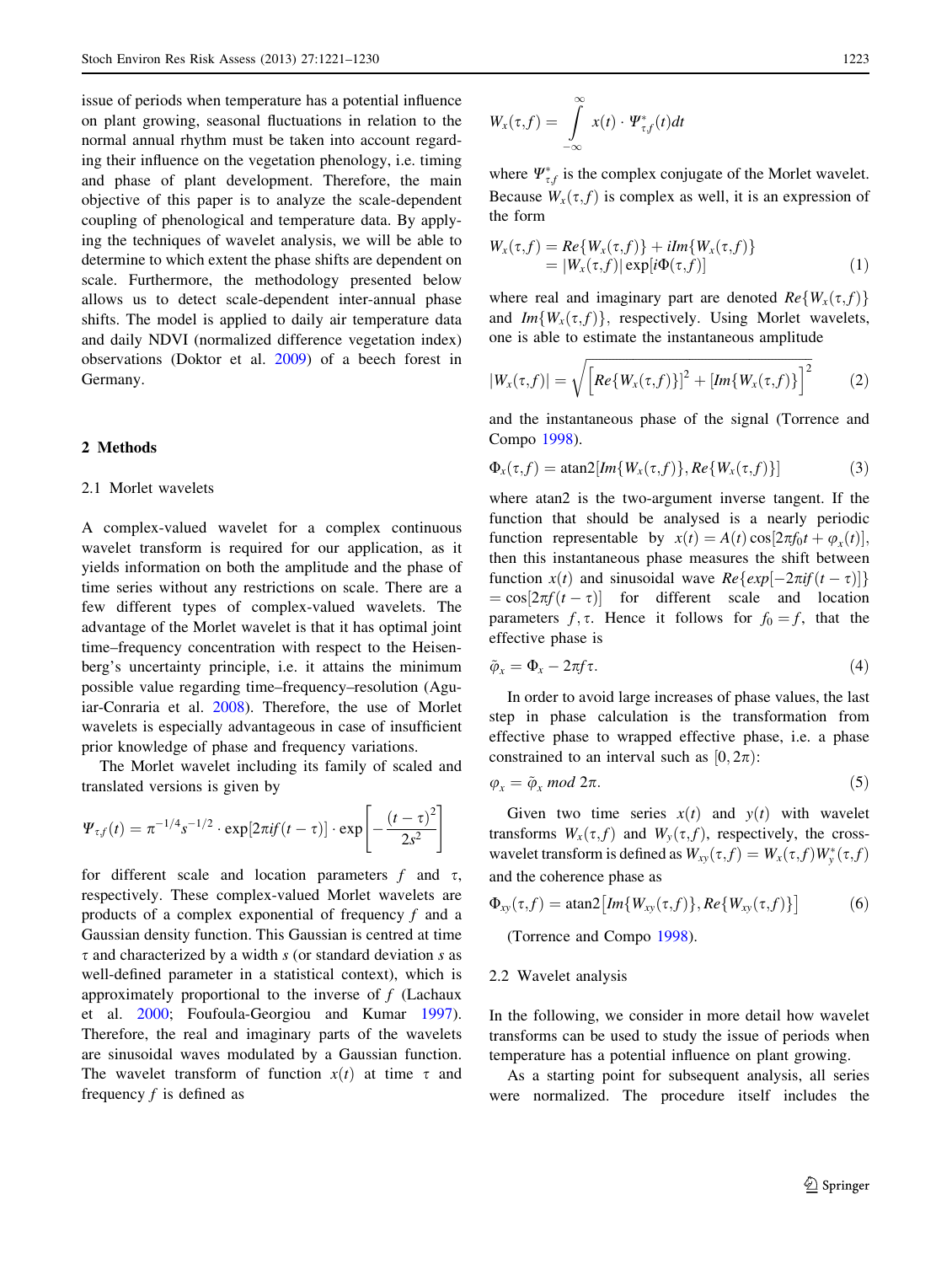following three steps: calculation of (1) scale-dependent decompositions of time series, (2) phase shifts of seasonal components in relation to the annual cycle, and (3) interannual phase differences between seasonal phases of different time series. This means in detail:

- (1) The analysis is based on a previous time–frequency analysis of the time series. Because nearly periodic time series are characterized by a specific frequency they can be estimated by  $\hat{x}(\tau, f) =$  $|W_r(\tau, f)| \cos[2\pi f \tau + \varphi_r(\tau, f)]$ , that is a sinusoidal oscillation as a function of time-dependent amplitudes [Eq.  $(1)$  $(1)$ – $(2)$  $(2)$ ] and phases [Eq.  $(3)$  $(3)$ – $(5)$  $(5)$ ] calculated by wavelet analysis (Paluš et al. [2005](#page-9-0)). Moreover, signals can be decomposed into a finite set of such frequency components. To correctly represent the dominant component of an annual cycle, one should regard the period length of the tropical year  $T = 365.25 d$  as lowest mode of oscillation. Thus the lowest frequency is one cycle per year. According to this fundamental frequency  $f_0 = 1/T$ , the harmonics should have frequencies  $f_1 = 2f_0, f_2 = 4f_0, f_3 = 8f_0, \dots$  etc. This is feasible with Morlet wavelets, because in case of such continuous wavelet transforms not only several numbers of octaves (powers of 2), but also several scales per octave can be utilized for the adjustment of frequencies. The subsequent analysis is done on these frequency components  $\hat{x}(\tau, f_i)$  of the signals.
- (2) Here, we introduce our method of detecting fluctuations in the timing of the seasons. Phase analysis is able to reveal how the frequency components  $\hat{x}(\tau, f_i)$ are phase-shifted in relation to a normal annual rhythm. Thus, in order to investigate seasonal dynamics, phases [Eq.  $(3)$  $(3)$ – $(5)$  $(5)$ ] have to be calculated, where x is to replace by  $\hat{x}(\tau, f_i)$  and f is to replace by  $f_0$ . In this way, phase relations of frequency components  $\hat{x}(\tau, f_i)$  to an annual cycle are calculated. More precisely, the calculated phase time series  $\varphi_{\hat{x},f_i}(\tau,f_0)$ reflect the time-dependent forerun of the components  $\hat{x}(\tau, f_i)$  to the function cos  $[2\pi f_0 \tau]$ . To exemplify and to realize what is meant for phases of functions at different frequencies, one can compare the positions of zeros. For  $f_i = f_0$ , every zero of the component  $\hat{x}(\tau, f_0)$  is compared to every zero of the cosine. Whereas, for instance, for  $f_i = f_1$ , every second zero of the component  $\hat{x}(\tau, f_1)$  is compared to every zero of the cosine. In a sense, the components  $\hat{x}(\tau, f_i)$  are regarded as functions of frequency  $f_0$ , and additional zeros must be seen just as specific amplitudes rather than nodes of oscillation.
- (3) Having such phases calculated for both time series, it is of particular interest whether a distinct temporal phase difference will become apparent in the process. Phase

differences of two time series can be calculated by the coherence phase [Eq. [\(6\)](#page-2-0)]. If the phase difference between two signals is constant over time, these signals can be regarded as phase-locked. Waves characterized by constant phase difference are referred to as coherent waves, and periods of constant phase difference are referred to as periods of synchronization (Cazelles and Stone [2003;](#page-9-0) Pikovsky et al. [2001\)](#page-9-0). Long-term synchrony allows the assumption that both signals are coupled, i.e. one signal reacts to the other, possibly with a certain time lag. In order to detect scale-dependent and inter-annual phase shifts, we apply Eq. ([6\)](#page-2-0) to the seasonal phases  $\varphi_{\hat{x},f_i}$  and  $\varphi_{\hat{y},f_i}$  instead of x and y. In this case, we have to calculate this coherence phase for an appropriate low frequency, i.e. for a frequency lower than one cycle per year. Phase shift can always be converted into time shift. For this purpose, an appropriate frequency band has to be applied.

Our computations are based on a software package housed in the R language (R version 2.11.1) and environment for statistical computing (R Development Core Team [2010](#page-9-0)). The tools for calculating wavelet transforms are available in the package dplR (Bunn [2008](#page-8-0)). We used the function morlet for Morlet wavelets.

#### 3 Data

Vegetation activity has been well documented using two independent methods for data collection, based on ground observations and remote sensing measurements. Remote sensing signals are satellite observations provided by, for instance, the National Oceanic and Atmospheric Administration's Advanced Very High Resolution Radiometer (NOAA/AVHRR). Signals observed by remote-sensing techniques are available as so-called normalized difference vegetation index (NDVI) values. This index exploits the change in reflectance between the red and infra-red part of the electromagnetic spectrum typically exhibited by vegetation. The NDVI thus reflects the part of photosynthetically relevant radiation absorbed by plants. Using remote-sensing indices, several authors were able to estimate the date of green-up or the length of vegetation period for, e.g., deciduous forests (Badeck et al. [2004;](#page-8-0) White et al. [2003](#page-9-0)). Roughly speaking, NDVI data reflect changes in leaf and shoot growth and indicate the seasonal greenness of the vegetation as seen from space.

NDVI values are available as daily signals in  $1 \times 1$  km<sup>2</sup> spatial resolution for the period 1989–2007. In a systematic pre-processing of data, a general quality check is necessary to identify missing data, outliers, and other errors in data recording. Moreover, elimination from cloudy scenes and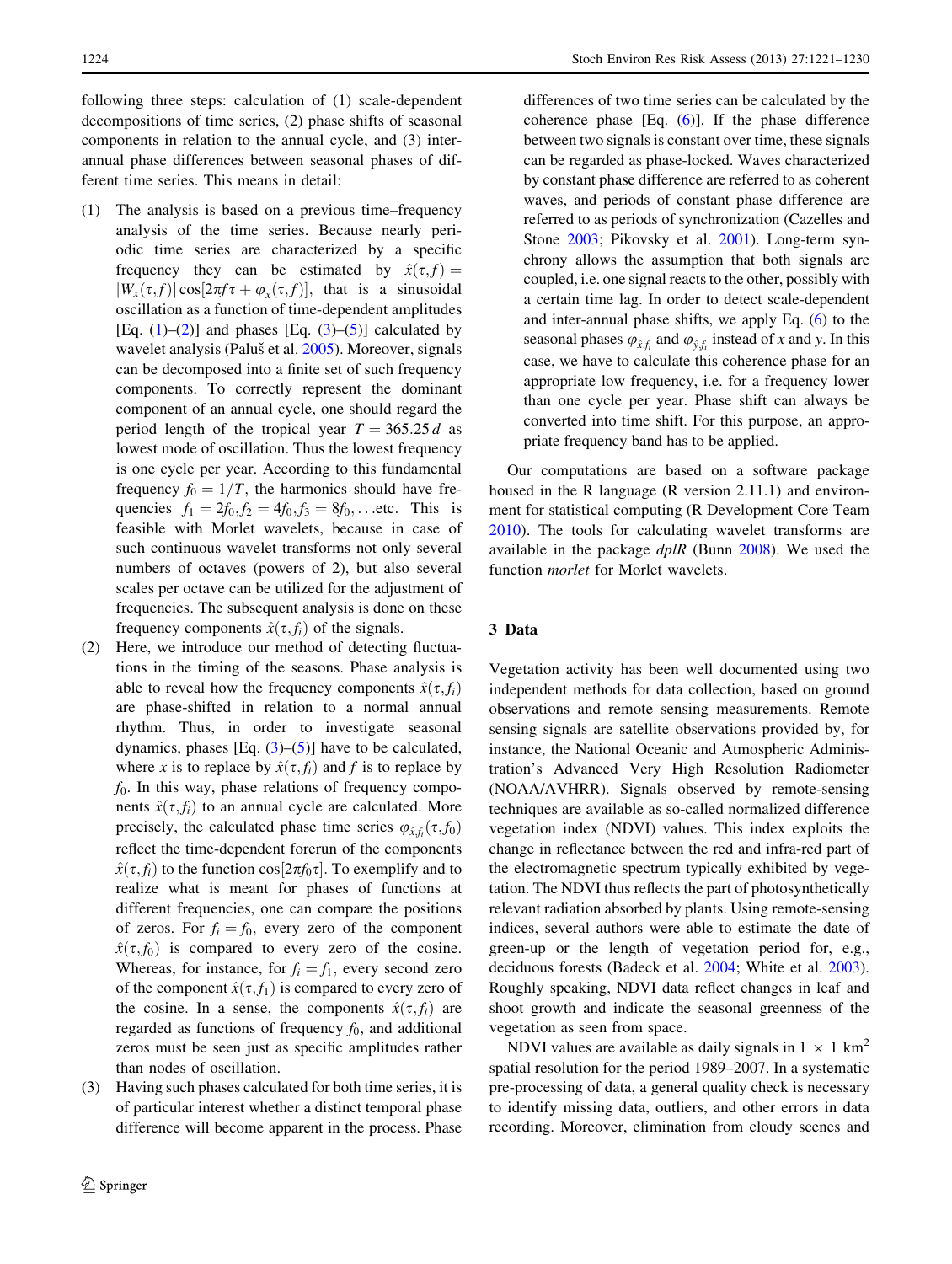of directional and atmospheric effects necessitates further corrections (Doktor et al. [2009\)](#page-9-0). Therefore, a dynamic filtering of raw satellite data was used to improve the observational data. In the resulting dataset missing or faulty observations are replaced by linear interpolation between selected 'true' NDVI observations.

We focus on the seasonal activities of a temperate deciduous forest. Because it would be a disadvantage if a mixture of different species within the satellite scene has to be analyzed, we try to concentrate our study on a single species. This is possible for a large beech forest area consisting of nearly pure stands of beech (Fagus sylvatica). The selected observation area is a grid cell (upper left corner: 51°06'12"N, 10°22'35"E, altitude 445 m a.s.l.) of about  $1 \text{ km}^2$  in a beech forest located in Germany (Hainich). The Hainich site is located in western Thuringia. It is a national park that has not been managed regularly for about 40 years. Since the forest was managed as coppicewith-standards forest or selection forest before (instead of age-class forest), only single trees were removed. Thus to date the stand has been uneven-aged with old dominant trees (Skomarkova et al. [2006](#page-9-0)).

Weather data are provided by the German Meteorological Service (DWD) for distributed stations (WebWerdis, [http://werdis.dwd.de/werdis/start\\_js\\_JSP.do\)](http://werdis.dwd.de/werdis/start_js_JSP.do). Daily mean values of air temperature were taken from a weather station close to the Hainich site, that is Leinefelde  $(51^{\circ}23'N,$ 10°18'E, altitude 356 m a.s.l.), for the period 1989-2007.

## 4 Results

Figure [1](#page-5-0)a depicts the vegetation phenology based on daily NDVI satellite observations. Figure [2](#page-6-0)a displays the time series of daily mean temperature for the same period. In the plots below, we show frequency components oscillating at different frequencies for both time series (Figs. [1b](#page-5-0)–e, [2b](#page-6-0)–e). The applied frequencies are marked by corresponding periods, i.e. by parts of the period length of one year.

For Germany, the hottest temperatures of the season are typically experienced in July. On average, NDVI data reach their maximum value on the 194th day of the year, whereas the highest temperature is measured on the 200th day of the year. Therefore, NDVI reaches its maximum already before the average daily temperature has peaked. Quantifying shifts in relation to the first day of the following year, this means that the maximum of average daily NDVI is  $365 - 194 =$ 171 days in advance, whereas the corresponding value of temperature is  $365 - 200 = 165$  days in advance. As a consequence, each calculated phase shift as function of time is expected to fluctuate around its mean value. By means of the results for scale-dependent phase analysis of NDVI and temperature time series, we are able to quantify fluctuations in the timing of the seasons and phase shifts in relation to the normal annual rhythm (Fig. [3](#page-7-0)). Wavelet analysis shows how the phases evolve over time. The phase shifts are each indicated in days for time shift, i.e. shift in relation to the first day of the following year. On average, the phase of temperature has a smaller value for time shift than the phase of NDVI values at each period. Regarding the course of the year, however, events of satellite observations occur a few days earlier than temperature events, as expected for this case.

Another issue has to be considered when analyzing the relation between NDVI and temperature phases (Fig. [3\)](#page-7-0). On closer inspection, a striking similarity between NDVI and temperature phase functions becomes apparent. Obviously, NDVI phases compared to temperature phases show these phases matched but shifted. The shifts seem to be constant in case of specific periods and outside of a zone affected by edge effects. Roughly speaking, the curves are phase locked between the years 1994 and 2003, whereas the first and the last five years are likely affected by edge effects. At first sight this seems to be in conflict with specifications given by Torrence and Compo [\(1998\)](#page-9-0) for such intervals. According to the authors, the so-called cone of influence would span, for instance, approximately 1.4 years for Morlet wavelets of a one year period. The error caused by a discontinuity at the edge would drop by a factor  $e^{-2}$  within this cone. We would like to point out that in our case however, the analysis is carried out with repeated applications of wavelet transforms. The functions under consideration for phase analysis are influenced by edge effects themselves. Moreover, our method requires higher accuracy in calculation of wavelet transforms. Therefore, we expect a much longer interval. In order to study more precisely the influence of edge effects, this cone is assessed by means of simulated data. Seasonal phases of an undisturbed sinusoidal oscillation feature intervals where the function is not constant and thus visualize the region in which edge effects become noticeable (Fig. [3\)](#page-7-0). The outcome of this is that the interval is 4–5 years. It is slightly different depending on for which function the phase is calculated. Functions of lower period have higher values for the amplitudes near the edges due to the discontinuities at the endpoints. Therefore, they transfer inflated values to the phase calculation and cause a longer range of edge effects than others. Figure [3](#page-7-0) illustrates that, inside the cone of influence, oscillations may be out of phase. However, outside the cone of influence, phases can be found to occur time-delayed and one phase seems to be the delayed copy of the other one. Therefore, it is not enough to calculate phase differences in relation to the annual cycle. Instead, an additional study of phase locking over a longer period would be conducive.

In order to check whether the phase difference between seasonal phases of NDVI and temperature time series is constant over time, the results for the coherence phases computed for the  $4-5\frac{1}{2}$  year frequency band are presented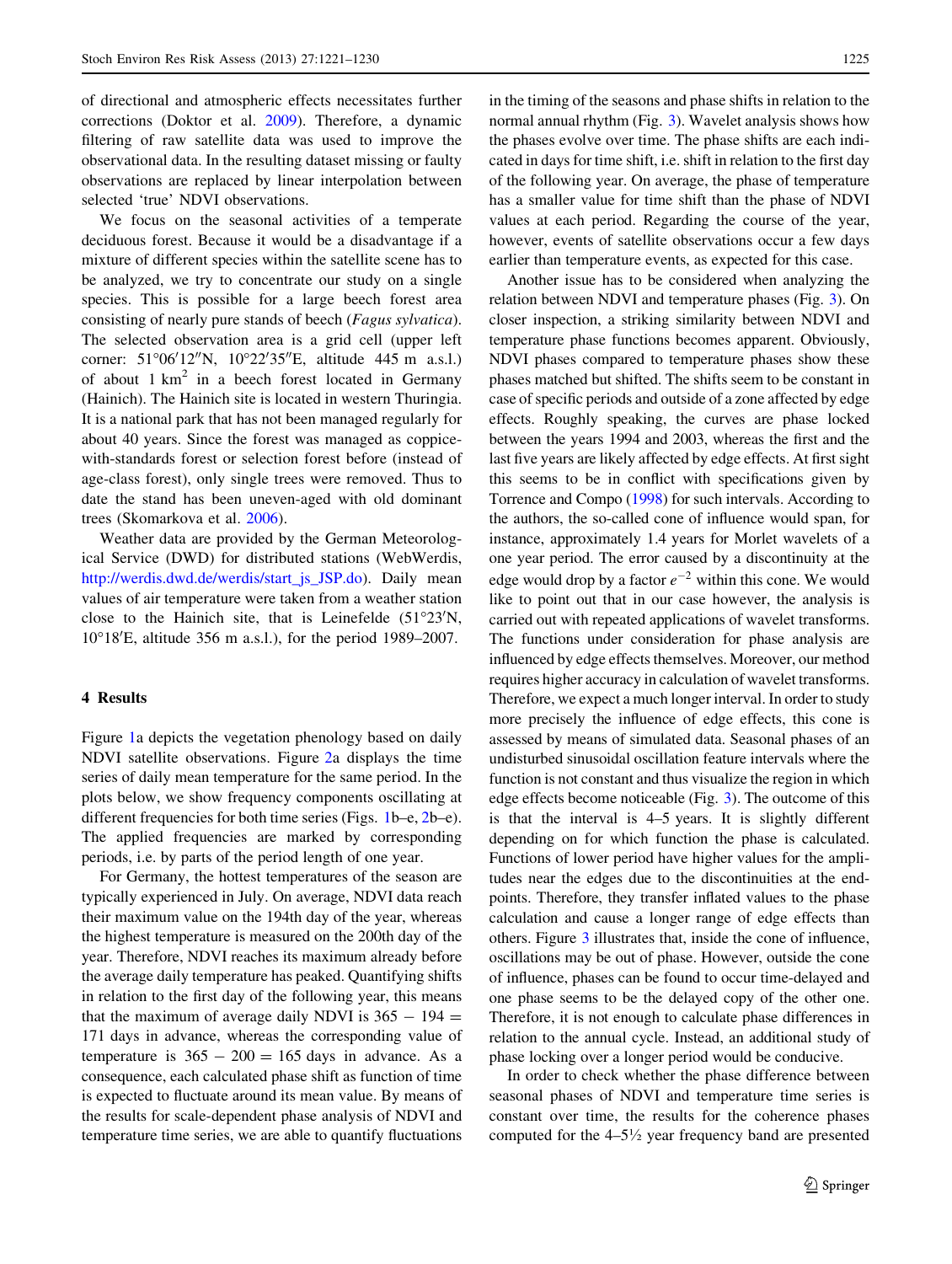<span id="page-5-0"></span>

Fig. 1 a Time series of vegetation phenology based on daily NDVI satellite observations in the Hainich National Park, Thuringia, Germany. b–e Its components resulting from a time–frequency analysis of the normalized series at different periods, i.e., parts of the period length of one year

in Fig. [4.](#page-7-0) The analysis is based on deliberately shortened time series due to the edge effects. Obviously, at the one year period, phase locking does not exist. For seasonal phases, however, it becomes apparent that the phase difference is almost constant over time. The two time series appear to be phase-locked with a lag of approximately 300 days. This becomes most evident at the 1/8 year period. Therefore, in an effort to understand coherence of temperature and NDVI oscillations, a scaledependent analysis seems to be relevant. To support this assumption, we additionally run a calculation ignoring the step where the time series are decomposed in frequency components and applying the two last steps of our method to the original time series. As expected for this case, the result indicates that there is no constant phase relationship between temperature and NDVI observations and that this approach is comparable to that of the one year period.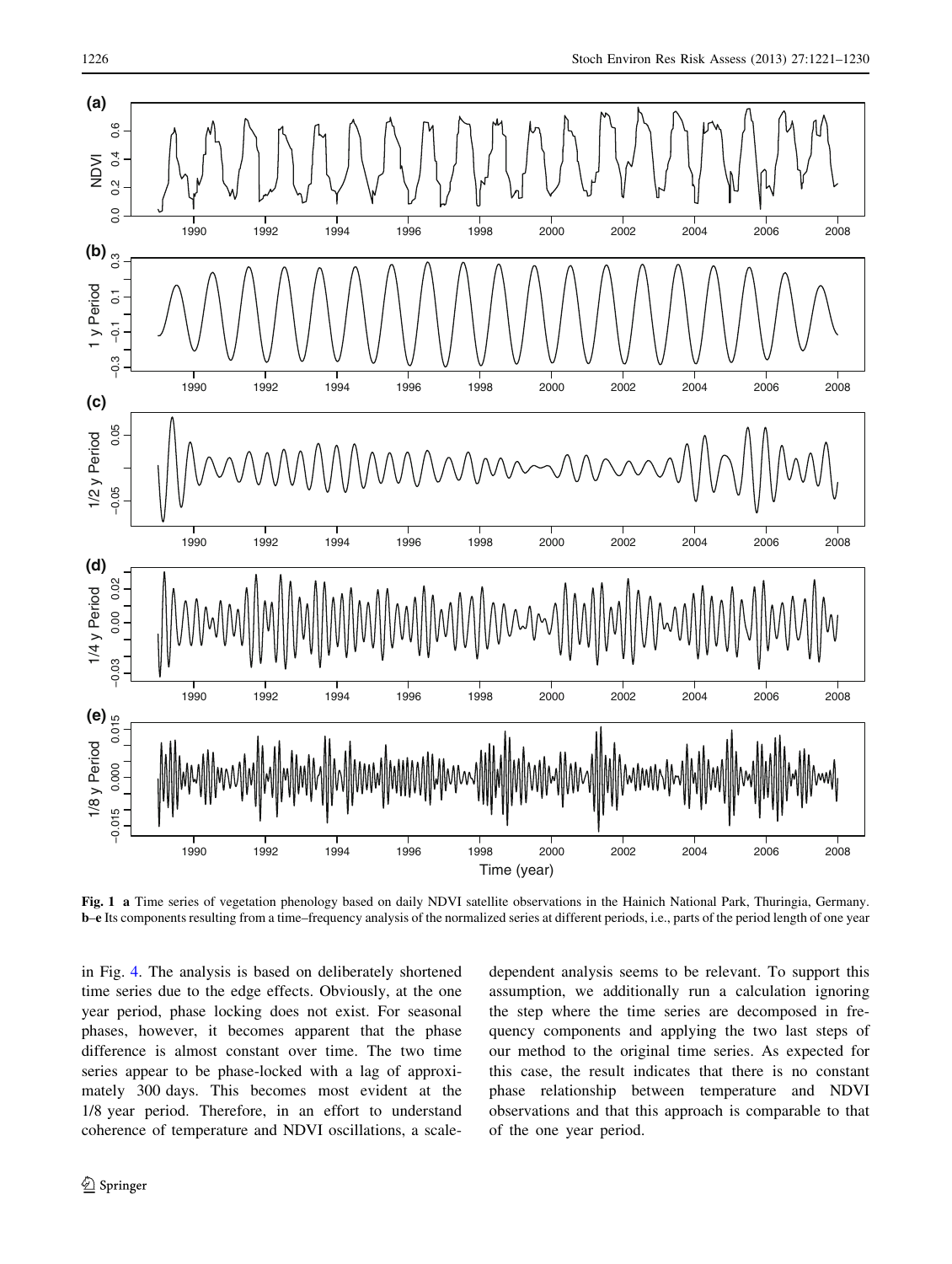<span id="page-6-0"></span>

Fig. 2 a Time series of daily mean temperature data (°C) in Leinefelde, close to the Hainich National Park, Thuringia, Germany. b-e Its components resulting from a time–frequency analysis of the normalized series at different periods, i.e., parts of the period length of one year

In order to prove that this phase locking indeed exists at least at the 1/8 year period, the hypothesis that the phase differences  $\Phi(\tau)$  presented in Fig. [4](#page-7-0) can be regarded as constant over time should be confirmed or rejected in terms of scale. Therefore, we need to evaluate the strength of phase synchronization using an appropriate statistic. Allefeld and Kurths ([2004\)](#page-8-0) proved that the mean resultant length (MRL)

$$
MRL = \sqrt{\langle \cos(\Phi(\tau)) \rangle^2 + \langle \sin(\Phi(\tau)) \rangle^2},
$$

where  $\langle \rangle$  is the temporal average, is a measure of the concentration of the underlying distribution. On the one hand, for oscillations of perfect phase synchronization, i.e. in case that their phase difference is constant over the whole time interval of interest, MRL is one. On the other hand, the MRL tends to zero for oscillations of increasingly asynchronous modifications and parts (Paluš and Novotná [2006](#page-9-0)). These characteristics can be utilized for statistical testing. For this purpose, the MRLs are calculated for both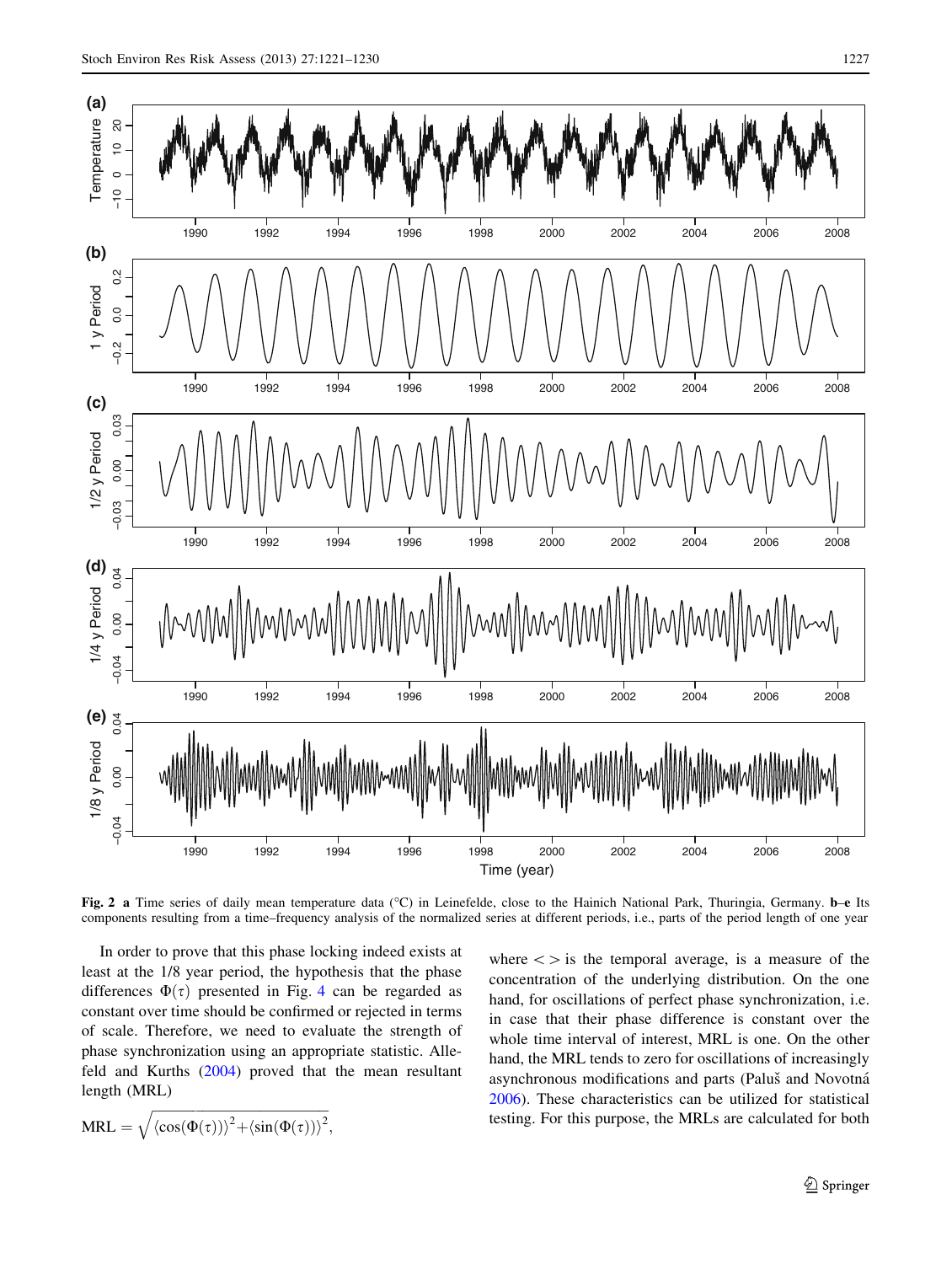<span id="page-7-0"></span>

Fig. 3 Seasonal phases for NDVI data (dotted lines) and temperature data (dashed lines). Different components marked by different periods are used for both NDVI and temperature data. Phase shifts are indicated in days for time shift, i.e., days in forerun to the following year. Seasonal phases of simulated data of an undisturbed sinusoidal oscillation (solid lines) visualize the region in which edge effects become noticeable. The dot–dashed lines indicate this cone of influence



Fig. 4 Phase differences between seasonal phases of NDVI and temperature time series and, for comparison, phase difference between phases of the original undecomposed NDVI and temperature time series

phase differences of seasonal phases (Fig. 4) and phase differences of 1,000 sets of randomly generated data. For the latter ones, all phases must be randomly generated, whereas amplitudes, frequencies, and autocorrelations of original data need to be preserved (Paluš and Novotná [2011\)](#page-9-0). Because, in general, the MRL for synchronized processes will be larger than for unsynchronized processes, the probability  $P$  of a random occurrence of MRL (randomly generated data)  $\geq MRL$ (original data) should be

smaller than 0.05. If so, the phase locking would be significant. The results for such probabilities P in terms of period are summarized in Table 1. Our findings confirm the hypothesis that phase locking exists at the 1/8 year period. Since the phase synchronization is significant only in case of the 1/8 year period, the results also indicate the importance of scale-dependent analyses.

## 5 Discussion

Morlet wavelets can serve as a helpful tool for decomposing time series with respect to time and period. Using such decompositions for a combined concept of phase and coherence analysis of bivariate time series, we are able to detect their inter-annual variations of phases and to decide whether there is any scale-dependent phase-locking. By applying this approach to temperature and NDVI time series, we are able to identify a coherent phase emerging at the 1/8 year period. It enables us to measure a time shift of about one year.

Our findings are supported by several authors indicating that, for deciduous trees, climate variables such as temperature influence the phenological timing of the following year. Obviously, this relationship is linked by photosynthetic processes as well as accumulation and depletion of carbohydrate reserves.

Gough et al. ([2010\)](#page-9-0) pointed out that thermal regulation of growing season length and duration of the photosynthetic period may have important consequences for the periodicity of seasonal tissue non-structural carbohydrates (NSC) cycles in temperate deciduous forests. They examined how shifts in accumulation of degree days relate to cycling processes of net primary production (NPP) and gross primary production (GPP) and how those relate to seasonal fluctuations in tissue NSC. In particular, they were able to demonstrate the coupling of temperature regulated carbon assimilation processes with temporal changes in NSC concentrations in aspens and oaks. Barbaroux and

Table 1 Statistical significance of the phase synchronization in terms of period

| Period          | P value  |
|-----------------|----------|
| 1 Year period   | 0.612    |
| 1/2 Year period | 0.077    |
| 1/4 Year period | 0.051    |
| 1/8 Year period | $0.024*$ |
| Undecomposed    | 0.085    |

The results for  $P$  values of the MRL test statistic are listed for phase differences of seasonal phases (and, for comparison, phases of undecomposed time series)

A significance level of  $P < 0.05$  is indicated with *asterisk*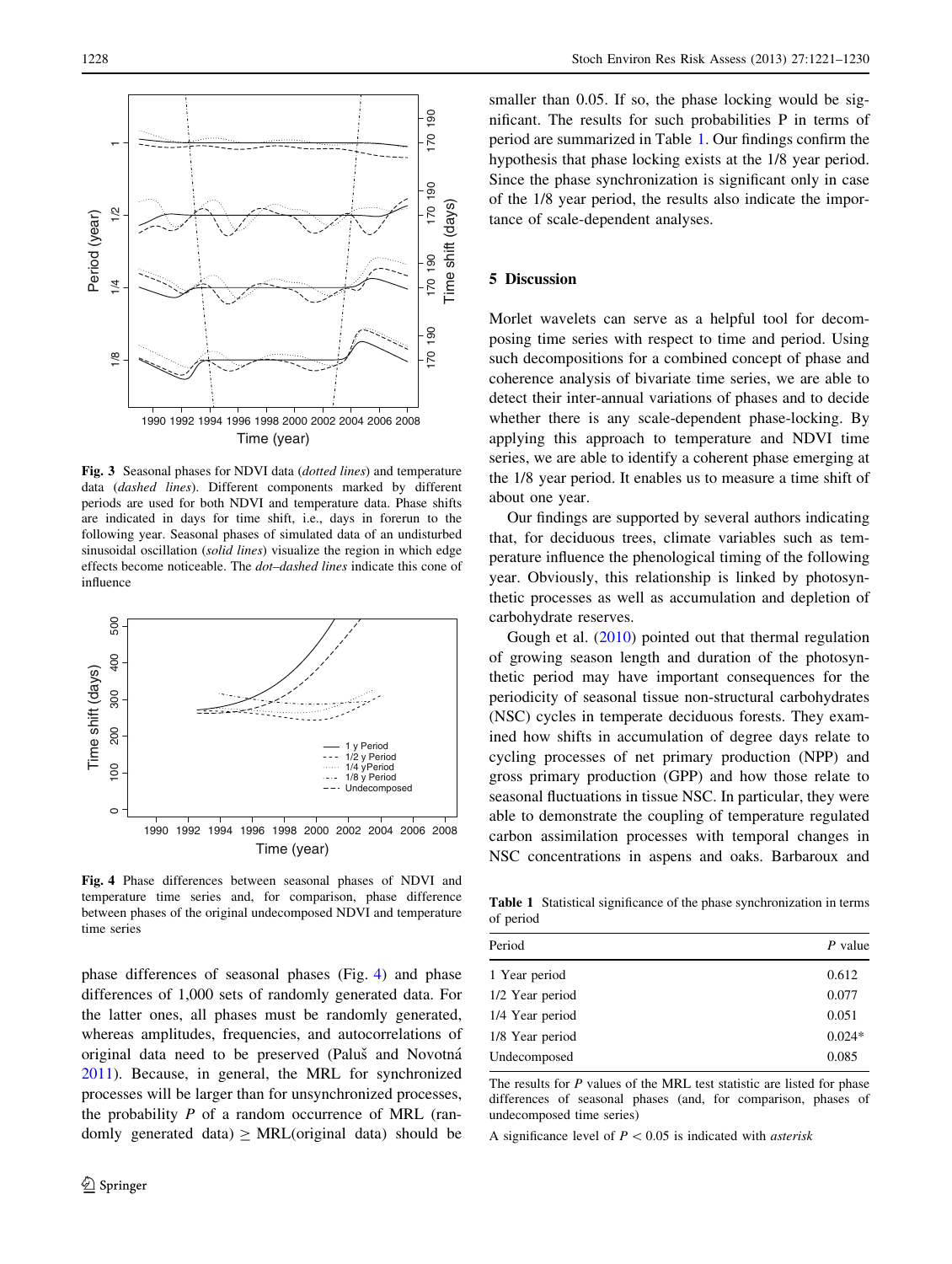<span id="page-8-0"></span>Bréda (2002) examined seasonal fluctuations of NSC reserves (starch and soluble sugars), i.e. variations in NSC for beech and oak trees during a season. For beech, the study was carried out in a state forest in France (altitude 300 m). They observed a decrease in the concentration of sugars from March to June (i.e., until maximum leaf area index) and an increase in NSC concentration from June to October (i.e., until the start of leaf fall). Several studies revealed a relation between carbohydrate storage from the past year and growth in the present year in temperate deciduous forests. Especially for beech: Skomarkova et al. [\(2006](#page-9-0)) investigated the variability of radial growth int. al. in tree rings and analyzed the influence of climatic variables and carbohydrate storage on these parameters. They found, in particular, for the Hainich site in Germany that a certain part of the tree-ring width in a given year is explained by the growth conditions in the previous year. Moreover, Cufar et al.  $(2008)$  $(2008)$  who studied beech trees at a typical forest site near Ljubljana, found tree-ring widths positive affected by the temperature of the previous November. This hypothesis is confirmed by Campioli et al. (2011). They investigated the same stand located in France as Barbaroux and Bréda  $(2002)$ . The stand is composed of 90 % young beech. They showed that the air temperature of the previous year significantly correlates to the NPP– GPP ratio of wood and that lag effects between years play an important role. Since NPP and GPP relate to absorbed photosynthetically active radiation there is also a close relationship to remotely sensed NDVI profiles (Sjöström et al. [2011;](#page-9-0) Goward and Huemmrich [1992;](#page-9-0) Mariappan [2010\)](#page-9-0).

Because most of the studies analyzed only individual beech trees over a short time span, there has been a need for a reliable and robust method to measure time lags between years. Moreover, there are no systematic investigations for answering the question: Which changes in the temperature regime at which time scales and for which shifts are the key drivers that strongly affect the growing season? Regarding these issues, our method is able to provide novel insight into the complex relationship between temperature and vegetation phenology of beech forests. Our method revealed that certain phase differences between temperature and NDVI observations are almost constant over time. It concerns mainly seasonal changes in temperature and NDVI cycle in respect of the normal annual rhythm.

## 6 Conclusion

Assessing the influence of drivers such as temperature on the phenological timings of plants requires the development of a method comparing phenological data and correlated drivers for different temporal shifts and at different time scales. We use Morlet wavelets to decompose signals into their frequency components. In addition, we calculate phase shifts of seasonal components in relation to the annual cycle and inter-annual phase differences of bivariate time series. Therefore, wavelet transforms provide a very appropriate tool to study the issue of periods when temperature has a potential influence on plant growing. As an example, vegetation phenology data based on satellite observations and appropriate temperature data are investigated. For a beech forest in the Hainich site in Germany, the two time series appear to be phase-locked with a time shift of approximately 300 days. In an effort to understand coherence of temperature and NDVI oscillations, we can first state that the more coherence is uniform, the more coupling between both signals is likely. Second, for the beech forest under consideration, this phase synchrony is significant at the 1/8 year period. Therefore, our study reveals that certain temperature fluctuations in relation to the normal annual cycle and arising during a 1–2 month period are likely coupled with phenological events in the following year. In particular, we support the assumption that a certain part of growing for beech trees is explained by the growth conditions in the previous year (Cufar et al.  $2008$ ; Skomarkova et al.  $2006$ ).

We believe that our analyses and results are promising for further studies of the influence of climatic drivers on the phenological timings of plants. Since identifying and quantifying of such interactions is a challenge, the method can be recommended for application to a wide range of bivariate time series of sufficient length and temporal resolution.

Acknowledgments We acknowledge support by the EU infrastructure project ''Distributed Infrastructure for EXPErimentation in Ecosystem Research—EXPEER'' (project reference 262060) funded under 7th Framework Programme. We would also like to thank Maximilian Lange (UFZ) who provided assistance with data assimilation.

#### References

- Aguiar-Conraria A, Azevedo N, Soares M (2008) Using wavelets to decompose the time–frequency effects of monetary policy. Phys A 387:2863–2878
- Allefeld C, Kurths J (2004) Testing for phase synchronization. Int J Bifurcat Chaos 14:405–416
- Badeck F, Bondeau A, Böttcher K, Doktor D, Lucht W, Schaber J, Sitch S (2004) Responses of spring phenology to climate change. New Phytol 162:295–309
- Barbaroux C, Bréda N (2002) Contrasting distribution and seasonal dynamics of carbohydrate reserves in stem wood of adult ringporous sessile oak and diffuse-porous beech trees. Tree Physiol 22:1201–1210
- Bunn A (2008) A dendrochronology program library in R (dplR). Dendrochronologia 26:115–124
- Campioli M, Gielen B, Göckede M, Papale D, Bouriaud O, Granier A (2011) Temporal variability of the NPP–GPP ratio at seasonal